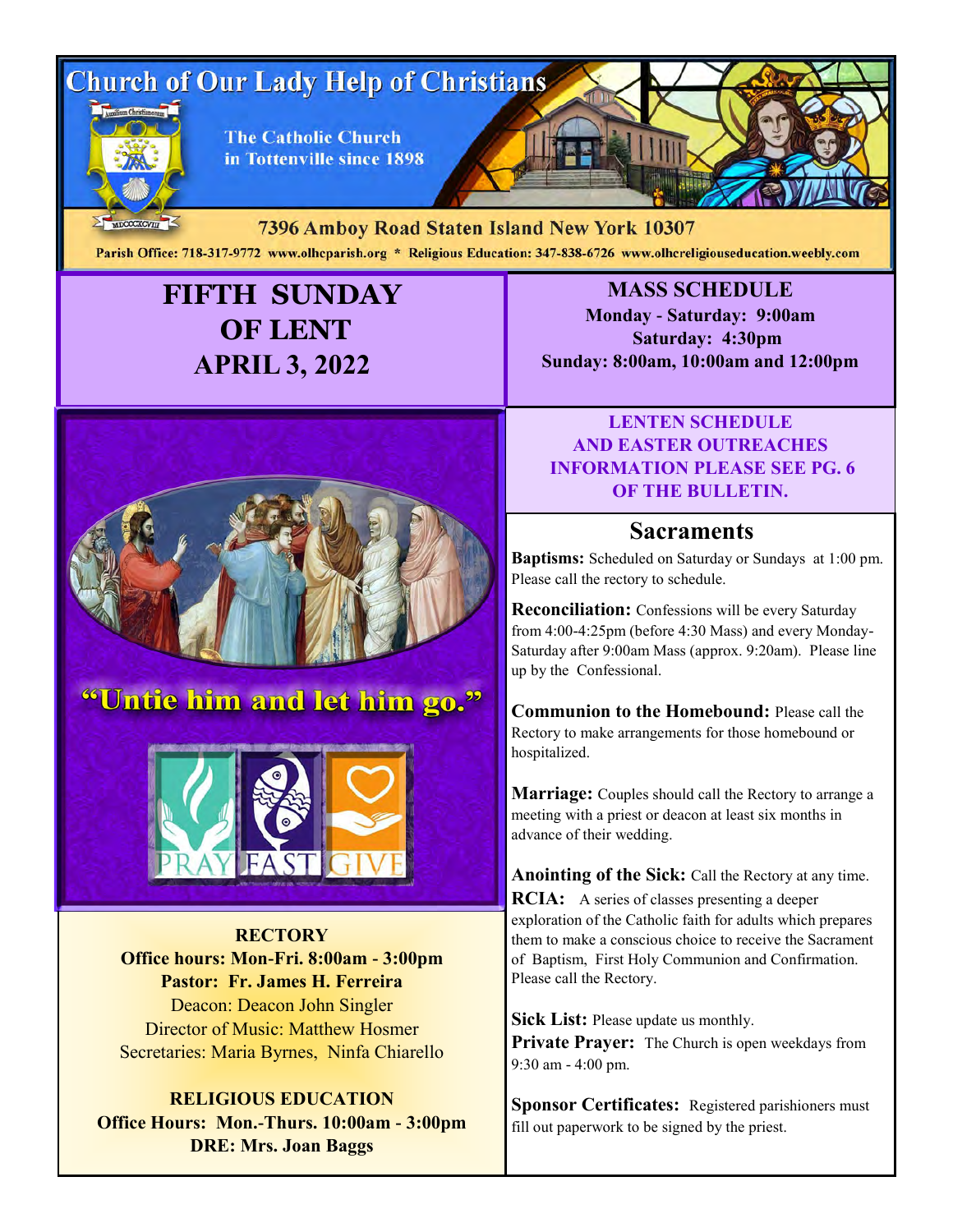| FIFTH SUNDAY OF LENT APRIL 3, 2022<br><b>PG. 2</b> |                                                                                                                                             |                                                                                                                        |
|----------------------------------------------------|---------------------------------------------------------------------------------------------------------------------------------------------|------------------------------------------------------------------------------------------------------------------------|
| <b>WEEKLY MASS INTENTIONS</b>                      |                                                                                                                                             | <b>MEMORIAL OFFERINGS</b>                                                                                              |
| <b>BEGINNING SATURDAY, APRIL 2, 2022</b>           |                                                                                                                                             | Week of April 2, 2022<br><b>Bread and Wine</b>                                                                         |
| 9:00am:<br>4:30pm:                                 | <b>Matteo Alvernia</b><br>Requested by Anna and John Russo<br><b>Andrew Pistilli</b>                                                        | <b>The People of our Parish</b>                                                                                        |
|                                                    | Requested by His Loving Family<br>SUNDAY, APRIL 3, 2022                                                                                     | <b>Sanctuary Lamp</b><br><b>Andrew Pistilli</b><br><b>Requested by His Loving</b>                                      |
| <b>8:00am:</b><br>10:00am:                         | <b>Deceased Members of the D'Esposito Family</b><br>Requested by Mr. and Mrs. A. D'Esposito<br><b>The People of our Parish</b>              | Family<br><b>Altar Candles</b>                                                                                         |
| 12:00pm:                                           | <b>Sebastiano Croce (11th Anniversary)</b><br>Requested by your Loving Wife Rita, Children and Grandchildren                                | <b>The People of our Parish</b><br><b>NO FLOWERS DURING LENT</b>                                                       |
| MONDAY, APRIL 4, 2022<br><b>OFFERINGS</b>          |                                                                                                                                             | <b>WEEKLY SACRIFICIAL</b>                                                                                              |
| 9:00am:                                            | <b>Anthony DeFilippo</b><br>Requested by His Loving wife                                                                                    | THANK YOU FOR YOUR SUPPORT.<br>PLEASE NOTE:<br>IF YOU ARE NOT ATTENDING MASS, YOU                                      |
| TUESDAY, APRIL 5, 2022                             |                                                                                                                                             | CAN SUBMIT YOUR WEEKLY<br><b>CONTRIBUTIONS BY</b>                                                                      |
| 9:00am:                                            | <b>Concetta DiCesare, Lidia and Domenico Olivo</b><br>Requested by Olivo and Fiorica Families                                               | CONNECTING TO WESHARE AT<br>olhcparish.churchgiving.com<br>or call 1-877-316-0260<br>OR DROP OFF YOUR ENVELOPES IN THE |
| <b>WEDNESDAY, APRIL 6, 2022</b>                    |                                                                                                                                             | RECTORY MAILBOX.                                                                                                       |
| 9:00am:                                            | <b>Cresencio Ponpon (7th Anniversary)</b><br>Requested by Your Loving Children                                                              | <b>Crossroad Collection</b><br><b>Every 4th Sunday after all Masses</b>                                                |
| THURSDAY, APRIL 7, 2022                            |                                                                                                                                             | <b>50/50 Club</b><br>\$5.00 Donation You cant win it if you're<br>not in it!                                           |
| 9:00am:                                            | <b>Louise Scotto</b><br>Requested by Your Loving Sister                                                                                     | <b>First Friday</b><br>Mass at 9:00 am                                                                                 |
| FRIDAY, APRIL 8, 2022                              |                                                                                                                                             | <b>Adoration/Benediction AT 9:30am</b>                                                                                 |
| 9:00am:                                            | Peter, Frank and Maria Buzzetta<br>Requested by The Cardinale Family<br>6:00pm: Holy Hour with Confessions<br>7:00pm: Stations of the Cross | <b>Recitation of the Rosary</b><br>Daily after the 9am Mass                                                            |
| SATURDAY, APRIL 9, 2022                            |                                                                                                                                             | <b>Rosary to Our Lady of Fatima</b><br>The 13th of every month 6:00 pm                                                 |
| 9:00am:                                            | <b>Maureen Elkins</b><br>Requested by Your Loving Mother                                                                                    | <b>St. Edward's Food Pantry</b><br>6581 Hyland Boulevard SINY                                                          |
| 4:30pm:                                            | <b>Ann Kovach</b><br>Requested by Jaclyn Lurker                                                                                             | 1st Weekend of the Month                                                                                               |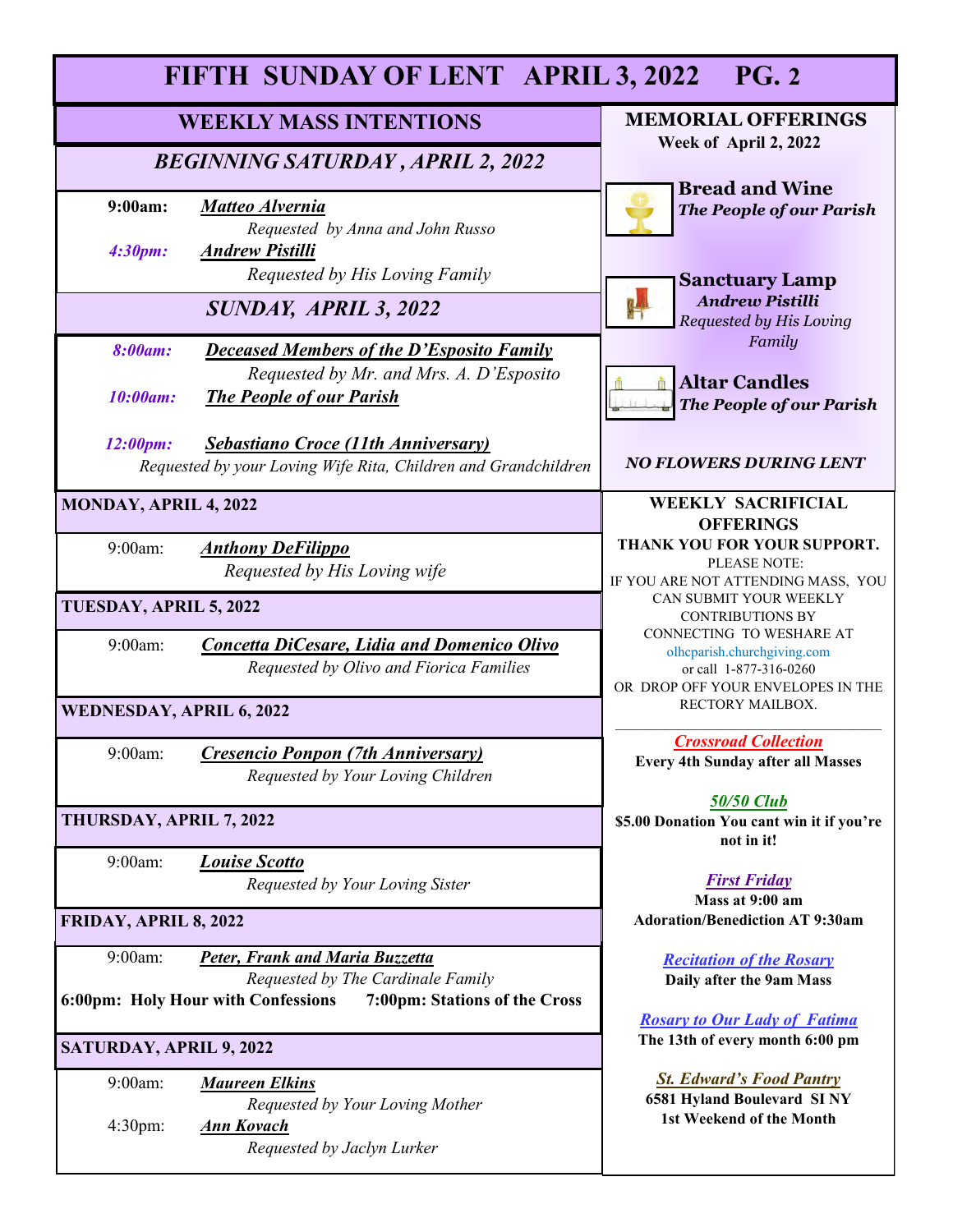

#### *Sign of Peace at Mass*

*The sign of peace has become a very common practice in the life of the Church. So many people do it that many people think it is a necessary part of the mass. However, as we learned in the pandemic, the sign of peace is NOT OBLIGATORY and is in fact OPTIONAL. The sign of peace was present in the Traditional Latin Mass, but was only practiced at Solemn High Masses. It also had a specific order. It would descend from the altar from the celebrant through the other ministers. The congregation in the nave would not participate. The sign means that charity comes from Christ and if we ask for his forgiveness, we must love and forgive others. In the Missal of 1970, which sometimes is called the Novus Ordo, an option was given after the priest offers peace to the congregation with words "May the peace of the Lord be with you always" and the congregation responds "And with your spirit", the priest or deacon MAY invite the congregation to make a sign of peace to each other. However, there is a big difference between "May" and "Must" in the rubrics (the directions of how to say Mass printed in red). The one who determines if the sign of peace is given is the celebrant of the mass. What's important is what it signifies, that we must love others because Christ loved us. Better than greeting your neighbor during the liturgy would be to greet them outside it, or be patient in the parking lot, or to wait on them when you are behind them in your car or in supermarket. The sign of peace is not a matter of courtesy. Cardinal Ratzinger (who became Pope Benedict XVI), in his book Spirit of the Liturgy, spoke about reforming the sign of peace by moving it to another part of the mass outside the liturgy of the Eucharist. This was because he had noticed that it had become something that the reformers of the liturgy did not intend, an exaggerated distraction instead of a symbol of Christ's love. Many high school teachers tell me that a golden rule of school discipline is once you allow kids to get excited and you break decorum, you never get it back. All of us (including your priest) are not too far from our kids. Is the chance to greet your neighbor worth the loss of reverence for the presence of the Lord present on the altar? If the priest does not invite you to give the sign of peace at mass, I invite you to consider not waving but instead to make it a spiritual act where we look at Christ on the altar and promise him to forgive and be patient with those around us. If the priest does invite you to give the sign peace, remember that it connects Christ's love with our relationship with others. Either way, the focus is the Lord not ourselves and that is something we must recover if the sign or peace is to serve its proper function.*

*Fr. James Ferreira, Our Lady Help of Christians Pastor*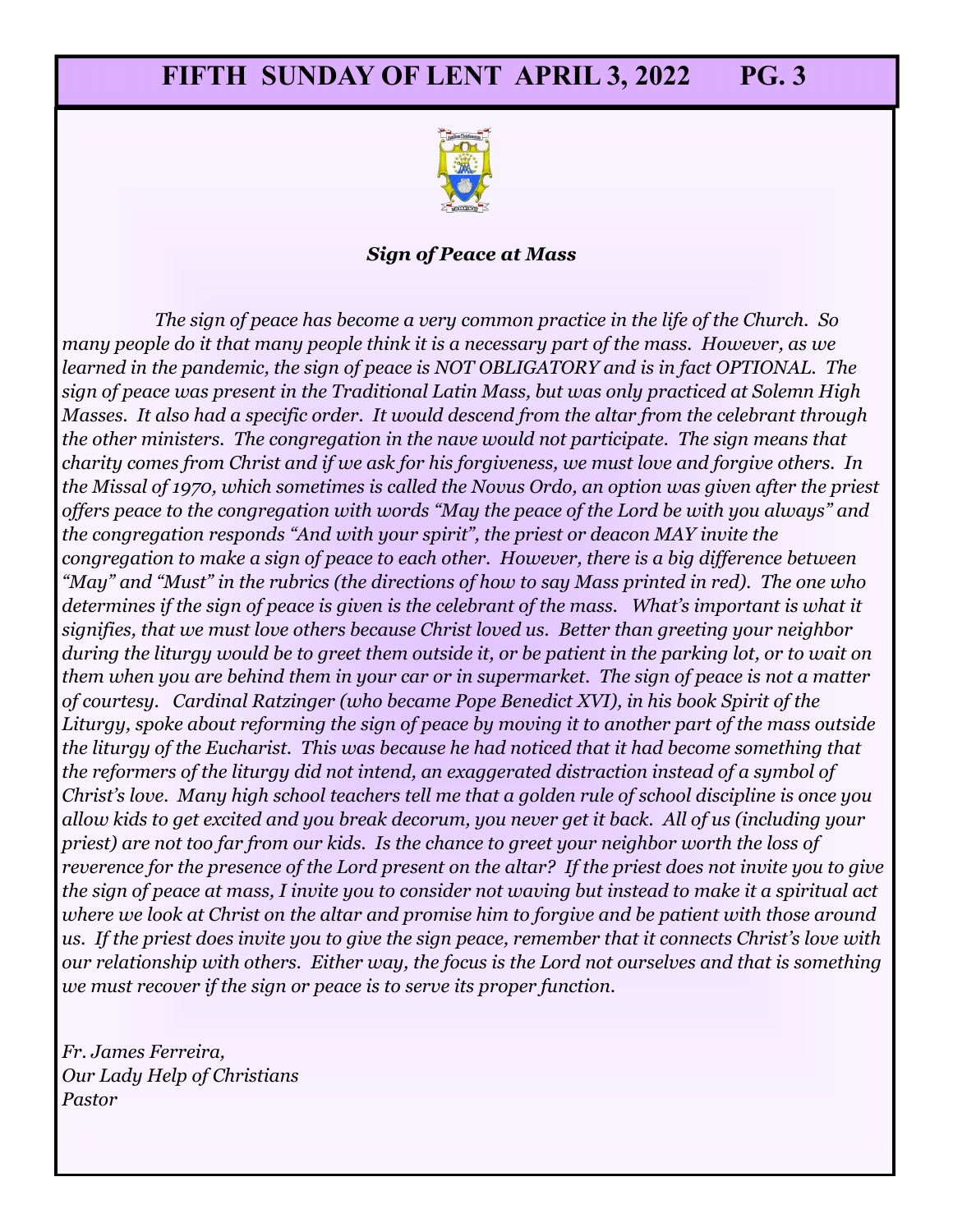

Let us pray for all the deceased of the Parish especially *PETER OSENNI, and FRANK ARTALE*

#### **PLEASE PRAY FOR OUR SERVICE MEN AND WOMEN**



*PAUL ALBANESE ROMANIA BRIAN P. FLEMING KUWAIT*  **DIANA ALBANESE WASH. STATE<br>DAVID BAGGS NY THOMAS BROWN AFGHANISTAN** *MICHAEL DEDDO, III ALASKA* 

*ANDREW S. ASWARD SC STEVEN DENOBLE AFGHANISTAN*  **CODY ROBSINSON NC**<br>**SHAWN ROBINSON WA** 

#### **PLEASE PRAY FOR THE PEOPLE OF OUR**  Skip Fiore **PARISH Please let the rectory know if you would like to remove anyone from this sick list.**

**Thank you \_\_\_\_\_\_\_\_\_\_\_\_\_\_\_\_\_**

Alexander Angelo Alberga Robert Alongi Anna Ambrosole Jake Aspinall Aubrey Roseann Brock Joseph Burzo Stephen Cacase Patricia Calabrese Theresa Cardinale Salvatore Cortes Carmela Luca Carsen Dennis Castelli Mike Chadwick Stacey Cohen Sylvia Cohen Sharonlee D. Joseph D'Angelo Daniel Danny Elvira DeLuzio Ellen Derowki Andrew DiLorenzo John Dilgen Barbara Doty Marie Dunigan Dennis Emperor Nicolette Falzone Maryann Fazio Joe Ferrari

Ramona Fogelstrom Nancy Flynn Emilyrose Gagliardi George Gina Laura Grzeskowiak Kian Griffiths Debra Houshmondrad Thomas Jacob Jeremy Kathy Robert Kilsby Thomas Kilgannon Nancy King Gianna Kovacs Rafael Laskowski Maria LaSorsa Ginnie Ledwon Flora Lucchese Ralph Lucchese Joseph Liotine Anthony Lodareo Scuoto Maisco Ed Malley Matthew Maureen G. Ken McCall Joseph Mariconda Peter Marsh Patty McNichol Vincent Merola Franco Migliorini Roberta Miro Peter Monfasani Joan Orena Linda Palermo SPC Sean Pesce Raymond Perry, Jr. Robert Robin Rodolfo

Frances Rotunno Philip Russo Edward Svennigsen Jordan S. Patricia Savino Stephanie Christopher Seiler Stacey Strongarone Gladys Tanecredi Tara Justin Too Carl Termine, Jr. Aiden Truscelli Annette VanTine Wayne Kathy Whitehurst Joseph Yasso

**Our Lady Help of Christians welcomes** all newly baptized to your new Parish Family especially *THOMAS JAMES TOOLAN and ALEXANDER JAMES DiDONATO*



#### **Cardinal's 2022 Annual Stewardship Appeal**

2022 CARDINAL'S ANNUAL STEWARDSHIP APPEAL: **Evangelization, Communications & Catholic Schools** 



Discipleship begins with Catholic formation and is nurtured through ongoing conversion. The good work of our Catholic schools and catechetical offices is supported by the Appeal. We share Christ's message through voice, screen, and in-person communication, opening ourselves to follow Him and bring Him to others. Thank you for your support of the Cardinal's Appeal.

#### Visit www.cardinalsappeal.org/donate to make your gift today!



cardinalsanneal.org

**The Archdiocese of New York serves the faithful through various ministries. Visit www.archny.org/ministries-and-offices/ respect-life to learn more.** 

> 2022 CARDINAL'S ANNUAL STEWARDSHIP APPEAL: **Charitable & Pastoral Outreach**



The Archdiocese of New York serves the faithful through various ministries. Visit www.archny.org/ministries-and-offices/ respect-life to learn more about the ways the archdiocese helps women in crisis pregnancies, helping new mothers and families, and creating a culture of life.

Visit www.cardinalsappeal.org/donate to make your gift today!

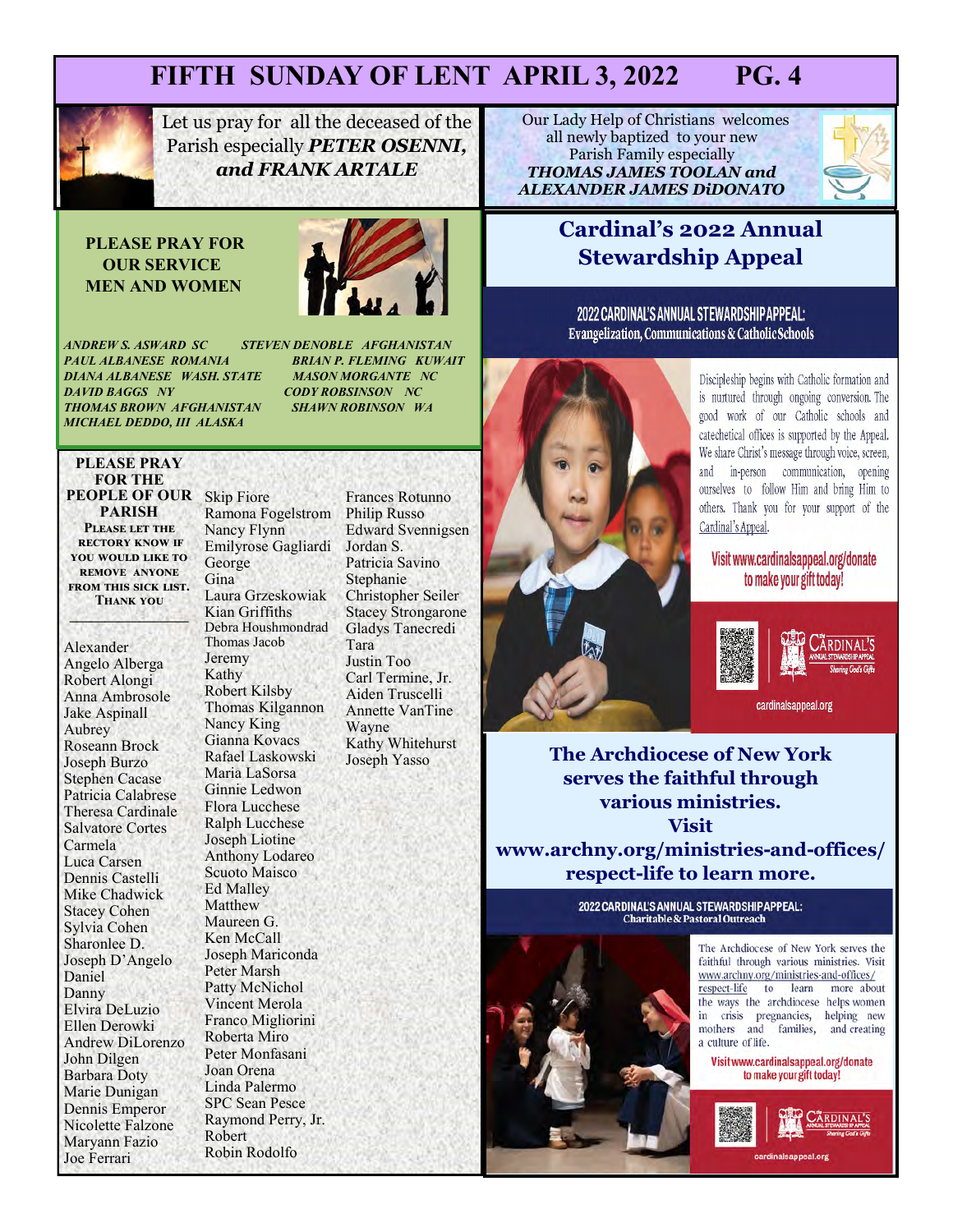#### **RESPECT LIFE NEWS**

**You can protect mothers and children** by joining this worldwide mobilization to pray and fast for an end to abortion!

#### **40DAYSFOR LIFE**

 **Here's how to take part in 40 Days for Life in our community. HELP SAVE LIVES IN STATEN ISLAND EVERY SATURDAY IN LENT: COME PRAY WITH US. PRAYERFUL WITNESS AT:S.I. UNIVERSITY HOSPITAL (NORTH) FOR MORE INFORMATION ON HOW TO GET INVOLVED: CALL 646-267-64**56 or 40daysforlife.com/ **StatenIsland** 

#### **PARISH/CHURCH NEWS**



**Please bring in any used palms and place them in the bins provided in the church.** 

**\_\_\_\_\_\_\_\_\_\_\_\_\_\_\_**

**PALM CROSSES \$10. EACH ARE BEING SOLD THIS WEEKEND ALL PROCEEDS TO BENEFIT UKRAINE.** 



**If we have crosses left, they will also be sold the Weekend of April 9th and 10th.** 

#### **MUSIC MINISTRY: DIRECTOR:**  MATTHEW HOSMER

**Music** 

For all music needs and information, please contact Mr. Hosmer at: OLHCmusicdirector@gmail.com



**GOLF OUTING SAVE THE DATE FRIDAY, JUNE 17, 2022 More info. to follow \$180. Golf incl. luncheon Luncheon only \$70.** 

#### **RELIGIOUS EDUCATION NEWS**

**Office hours: Monday through Thursday 10:00 Am to 3:00 PM**

**Office Phone: 347-838-6726 Office Cell Phone: 718-227-2441 Email: joan.baggs@olhcparish.org**

**Announcements**

**Lenten Projects**

**Pray, Fast and give Alms!** We are collecting alms for the Missionary Childhood Association. We asking for 4th, 5th, 6th and 7th Graders to contribute.

**PALM CROSS SALE Beginning this weekend we are selling Palm Crosses at \$10.00 each. All Proceeds to benefit Ukraine. Children's Easter Outreach Items Due this weekend**

**Donations of candy, baskets, cellophane, Easter grass and other Easter Basket items will enable us to provide baskets as part of our Annual Easter Outreach. We are also accepting pre- made Easter Baskets. Last year we donated 100 baskets as part of this** 

**wonderful event. We will need Baskets, Easter Grass, Plastic Eggs, wrapped candy, cellophane bags to wrap baskets and other Easter Basket items in.** 

*May God Bless you, Mrs. Joan Baggs, DRE*



## **Please join us on Palm Sunday, April 10, 2022**

 **after the 10:00am Mass for pictures with he Easter Bunny**

All Parish children are invited. Each child will receive a treat!! Pictures will be taken in front of the Rectory. In case of rain, this will take place in the gym.

**All proceeds to benefit those affected by the War in Ukraine.**